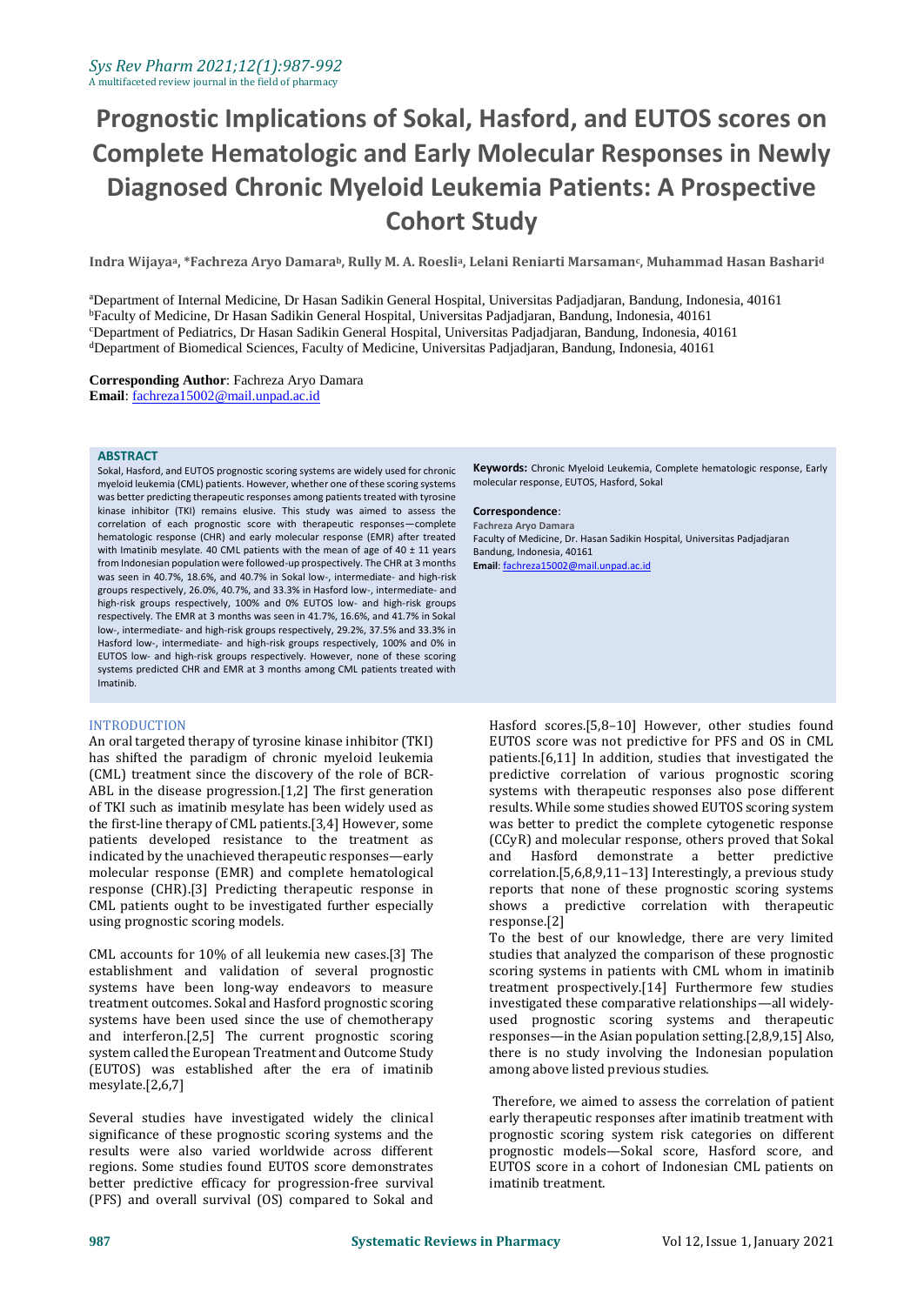**Prognostic Implications of Sokal, Hasford, and EUTOS scores on Complete Hematologic and Early Molecular Responses in Newly Diagnosed Chronic Myeloid Leukemia Patients: A Prospective Cohort Study** 

## **METHODS**

The study was a prospective cohort, single-centered study evaluating the correlation of therapeutic response status (complete hematologic response and early molecular response) with prognostic scores (Sokal score, Hasford score, and EUTOS score) in CML patients who were treated with imatinib. The study was conducted in the Hematology and Medical Oncology Division, Department of Internal Medicine, Hasan Sadikin Hospital, Bandung; and Biology Molecular Division, Department of Clinical Pathology, Hasan Sadikin Hospital, Bandung. Written consent was obtained from the subject prior to enrollment in the study. The study was approved by the Health Research Ethics Committee-Universitas Padjadjaran and Hasan Sadikin Hospital.

## *Study subjects*

We prospectively assessed all CML patients—treated with imatinib who admitted to the Hematology and Medical Oncology clinics between Match 2019 to December 2019. The study subjects were CML patients who were confirmed of the presence of BCR-ABL gene by reverse transcriptase polymerase chain reaction assay (RT-PCR). Subjects were treated with imatinib mesylate 400mg and evaluated for therapeutic responses. Subjects who showed sign of infection, were on corticosteroid treatment, and inadequate medical data were excluded from further analysis. This study was powered to have a 90% chance of detecting a 0.14 difference in fold change, with a standard deviation of 0,22 on a maximum fold change of JAK2 gene expression of 1.

We used a two-sided test with a 5% significance level and allowing for a 10% dropout rate. We recorded subjects characteristics including age, gender, spleen size, total leucocyte count, platelet count, percentage of myeloblasts, basophils, and eosinophils in peripheral blood. At the time of diagnosis, Sokal score, Hasford score, and EUTOS risk score were calculated and categorized according to the formula in **Table 1**.[16–18]

| Table 1. Calculation and risk categories of Sokal score, Hasford score, and European Treatment and Outcome Study |       |  |  |
|------------------------------------------------------------------------------------------------------------------|-------|--|--|
|                                                                                                                  | score |  |  |

| <b>Scoring</b><br>system                    | <b>Calculation</b>                                               | <b>Risk stratification</b>     |  |
|---------------------------------------------|------------------------------------------------------------------|--------------------------------|--|
| Sokal                                       | Exponential function [0.0116 (age (years) -                      | Low risk: $< 0.8$              |  |
|                                             | $43.4$ ) + 0.0345 (spleen size (cm) - 7.51) + 0.188              | Intermediate risk: $0.8 - 1.2$ |  |
|                                             | ([platelet count $/700$ ] <sup>2</sup> – 0.563) + 0.0887 (blast) | High risk: $> 1.2$             |  |
|                                             | cell counts $(\% ) - 2.1$ ]                                      |                                |  |
| Hasford                                     | 0.666 (when age $> 50$ tahun + (0.042 x spleen                   | Low risk: $< 1.4$              |  |
|                                             | size $(cm) + 1.0956$ (when platelet count > 1,500)               | Intermediate risk: $1.4 - 2.0$ |  |
|                                             | $x 10^{9}$ L) + (0.0584 x blast cell counts (%)) +               | High risk: $> 2.0$             |  |
|                                             | 0.20399 (when basophil counts $(\%)>3\%) +$                      |                                |  |
|                                             | $(0,0413 \times$ eosinophil counts $(\%)$ ) x 100                |                                |  |
| <b>EUTOS</b>                                | $(7x$ basophils $(\%)$ + $(4x$ spleen size $(cm))$               | Low risk: $\leq$ 87            |  |
|                                             |                                                                  | High risk: $> 87$              |  |
| EUTOS: European Treatment and Outcome Study |                                                                  |                                |  |

#### *Follow-up*

The hematologic and molecular responses of subjects after 3 months from the onset of imatinib treatment were follow-up. The hematologic and molecular responses were defined based on European LekemiaNet (ELN), National Comprehensive Cancer Network (NCCN), and European Society for Medical Oncology (ESMO).[4,19,20]

The complete hematologic response (CHR) was defined as leukocyte count less than 10,000/mL, platelet count less than 450,000 cells/mL, the presence of myelocytes plus metamyelocytes less than 5%, the presence of basophils below 20%, the absence of blasts and promyelocytes in peripheral blood, and the absence of extramedullary involvement/non-palpable spleen and any other signs and symptoms related to leukemia.[21,22]

The molecular responses (MR) was examined by detecting the presence of BCR-ABL mRNA using real-time quantitative polymerase chain reaction (RQ-PCR). Early molecular response (EMR) was defined as BCR-ABL  $\leq 10\%$ on the third or sixth month of follow-up.[22,23]

## *Statistical analysis*

Categorical variables were presented as percentages (age, Sokal score, Hasford score, and EUTOS score), whereas numerical variables as mean and range (age, spleen size,

hemoglobin, total leucocyte count, basophil, eosinophil, platelet, and blast). Comparison of categorical variables was analyzed using Pearson's χ2 or Fisher's exact test, as appropriate. Analysis of numerical variables was done using unpaired student t-test or Mann Whitney test, as appropriate. Statistical significance was defined by a onesided  $\alpha$  of less than 0.05. Analyses were performed using IBM SPSS for *Windows* version 25.

## **RESULTS**

During the study period, there were 43 subjects involved in the study, but 3 subjects were lost to follow-up. Hence, 40 patients were eligible for analysis. The characteristics of patients are shown in **Table 2**.

The median age of enrolled subjects was 40 years, with 60% male and 40% female. On the prognostic scores using Sokal score, there were 42.5%, 17.5%, and 40.0% of patients with low-, moderate-, and High-risk, respectively. Based on the Hasford score, there were 30.0%, 37.5%, and 32.5% of patients with low-, moderate-, and High-risk, respectively. There were 95.0% of patients with low-risk and 5.0% with high-risk based on EUTOS score.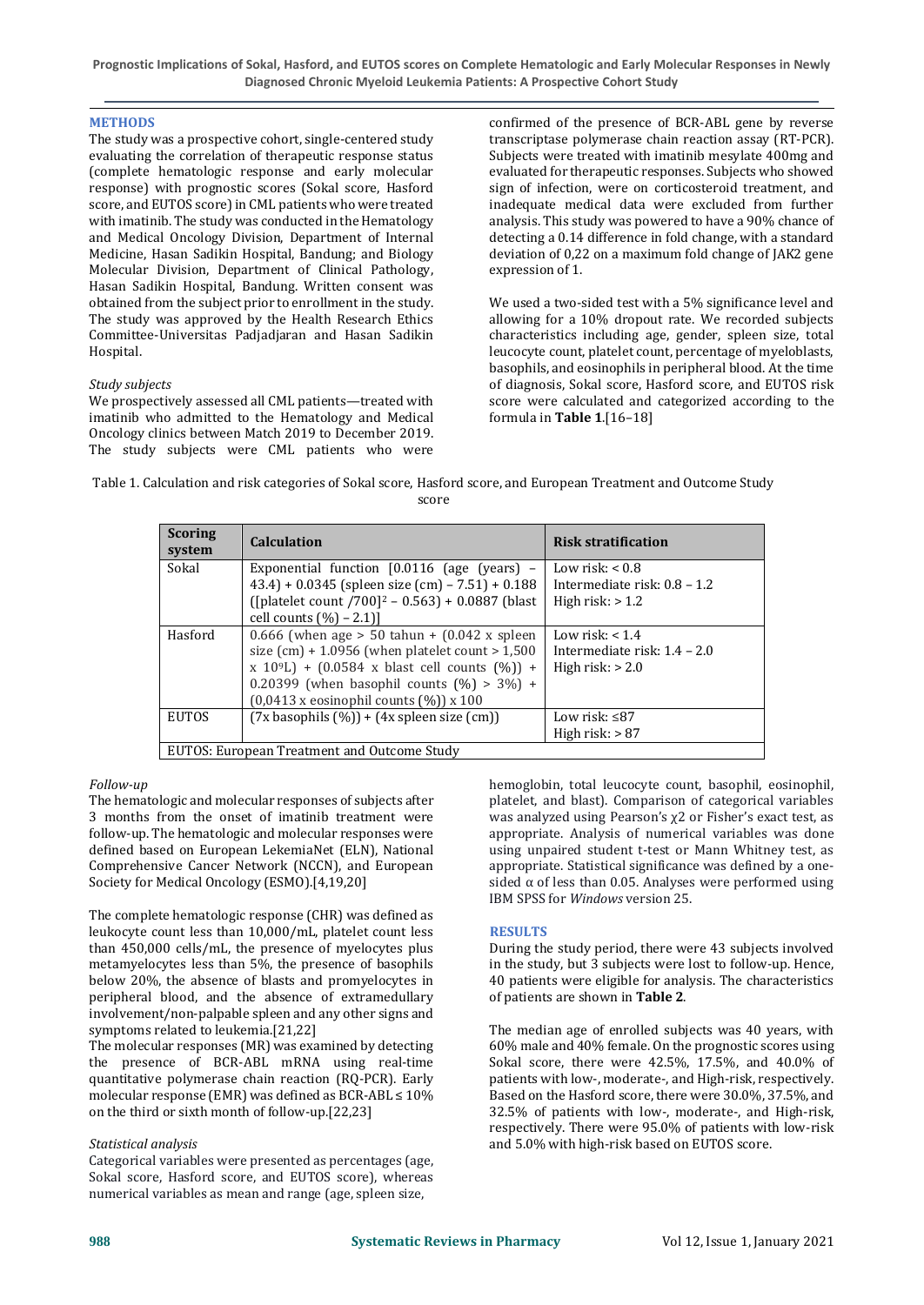Table 2. Characteristics of the subjects (n=40)

| <b>Characteristics</b>                 | <b>Subjects</b>                       |  |  |
|----------------------------------------|---------------------------------------|--|--|
|                                        | mean $\pm$ or n (%) or median (range) |  |  |
| Age (years)                            | $40 \pm 11$                           |  |  |
| <b>Sex</b>                             |                                       |  |  |
| Male                                   | 24 (60%)                              |  |  |
| - Female                               | 16 (40%)                              |  |  |
| Spleen (cm)                            | $8 \pm 3$                             |  |  |
| Hematologic profile                    |                                       |  |  |
| - Hemoglobin (g/dL)                    | $9.5 \pm 2.6$                         |  |  |
| Leukocyte (/µL)<br>$\mathcal{L}^{\pm}$ | 111,585 (20,390 - 498,470)            |  |  |
| - Basophil (%)                         | $1(0-8)$                              |  |  |
| - Eosinophil (%)                       | $1(0-5)$                              |  |  |
| - Platelet $(x10^3/\mu L)$             | $294(31 - 1,123)$                     |  |  |
| - Blast $(\%)$                         | $8(2-20)$                             |  |  |
| <b>Sokal score</b>                     |                                       |  |  |
| - Low $(0.8)$                          | 17 (42.5%)                            |  |  |
| - Moderate $(0.8 - 1.2)$               | 7(17.5%)                              |  |  |
| - High $(>1.2)$                        | 16 (40.0%)                            |  |  |
| <b>Hasford score</b>                   |                                       |  |  |
| − Low $(≤780)$                         | 12 (30.0%)                            |  |  |
| - Moderate (781-1,480)                 | 15 (37.5%)                            |  |  |
| High (>1,480)<br>$\equiv$              | 13 (32.5%)                            |  |  |
| <b>EUTOS</b> score                     |                                       |  |  |
| Low risk ( $\leq$ = 87)                | 38 (95.0%)                            |  |  |
| - High risk $(>87)$                    | $2(5.0\%)$                            |  |  |

The prognostic scores were analyzed based on their complete hematologic response status (**Table 3**). There was no difference in patients' characteristics of age, sex disparities, spleen size, and hematologic profile (hemoglobin, leukocyte, basophil, eosinophil, platelet, and blast). The analysis based on Sokal score results, there was

no correlation between Sokal score result and complete hematologic response status with  $p > 0.05$ . Similarly, the Hasford score result was not correlated with compete hematologic response status with p > 0.05. EUTOS score was also found not correlated with complete hematologic response status ( $p > 0.05$ )

| <b>Characteristics</b>                                                     | <b>Complete Hematologic Response</b> |                            |                    |  |
|----------------------------------------------------------------------------|--------------------------------------|----------------------------|--------------------|--|
|                                                                            | Yes $(n=27)$                         | No $(n=13)$                | value              |  |
| Age (years)                                                                | $42 \pm 12$                          | $37 \pm 8$                 | 0.261a             |  |
| <b>Sex</b>                                                                 |                                      |                            |                    |  |
| Male                                                                       | 16 (59.3)                            | 8(61.5)                    | 0.895c             |  |
| Female                                                                     | 11 (40.7)                            | 5(38.5)                    |                    |  |
| Spleen (cm)                                                                | $9 \pm 3$                            | $7 \pm 2$                  | 0.167a             |  |
| Hematologic profile                                                        |                                      |                            |                    |  |
| - Hemoglobin (g/dL)                                                        | $9.8 \pm 2.5$                        | $8.7 \pm 2.6$              | 0.208 <sup>a</sup> |  |
| - Leukocyte $($ / $\mu$ L)                                                 | $92,000$ (20,390 - 498,000)          | 142,250 (33,000 - 344,130) | 0.231 <sup>b</sup> |  |
| - Basophil (%)                                                             | $1(0-8)$                             | $1(0-7)$                   | 0.467 <sup>b</sup> |  |
| - Eosinophil (%)                                                           | $1(0-5)$                             | $1(0-4)$                   | 0.285 <sup>b</sup> |  |
| - Platelet $(x10^3/\mu L)$                                                 | $223(31 - 1.123)$                    | $445(49 - 960)$            | 0.153 <sup>b</sup> |  |
| - Blast $(\%)$                                                             | $8(4-19)$                            | $8(2-20)$                  | 0.685 <sup>b</sup> |  |
| <b>Sokal score</b>                                                         |                                      |                            |                    |  |
| Low $(0.8)$                                                                | 11(40.7)                             | 6(46.2)                    |                    |  |
| Moderate (0.8 - 1.2)                                                       | 5(18.6)                              | 2(15.4)                    | 0.941c             |  |
| High $(>1.2)$<br>$\blacksquare$                                            | 11 (40.7)                            | 5(38.4)                    |                    |  |
| <b>Hasford score</b>                                                       |                                      |                            |                    |  |
| - Low $≤780$ )                                                             | 7(26.0)                              | 5(38.4)                    |                    |  |
| Moderate (781 – 1,480)                                                     | 11(40.7)                             | 4(30.8)                    | 0.701c             |  |
| - High $(>1,480)$                                                          | 9(33.3)                              | 4(30.8)                    |                    |  |
| <b>EUTOS</b> score                                                         |                                      |                            |                    |  |
| - Low risk $(≤87)$                                                         | 27(100.0)                            | 11 (84.6)                  | 0.100d             |  |
| - High risk $(> 87)$                                                       | 0(0.0)                               | 2(15.4)                    |                    |  |
| aunpaired t-test, bMann Whitney test, cchi square test, dFisher Exact test |                                      |                            |                    |  |

Table 3. Patients characteristics based on complete hematologic response status.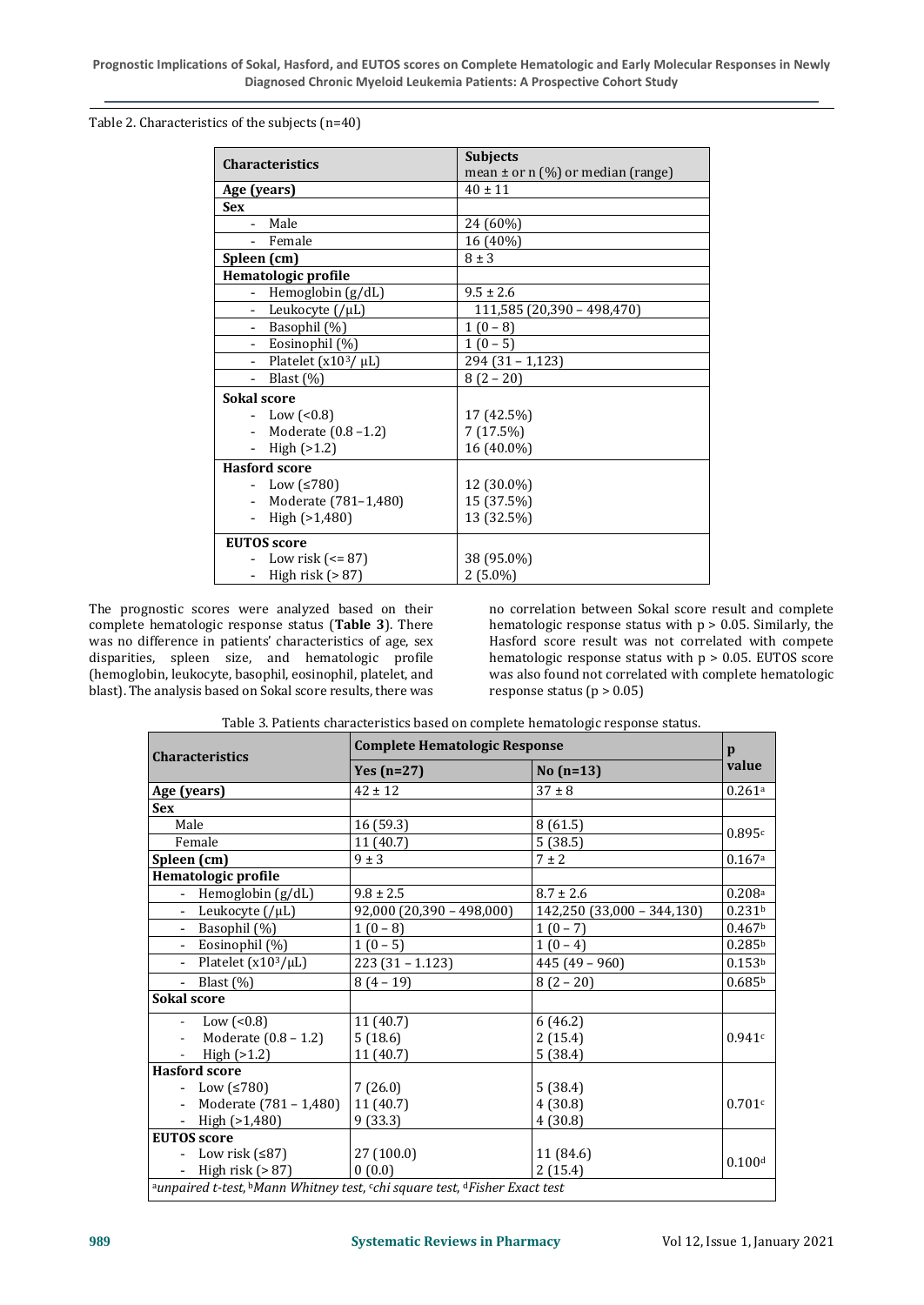Next, we analyzed the prognostic scores based on the early molecular response status of subjects (**Table 4**). There was no difference in subjects' characteristics of age, sex disparities, spleen size, and hematologic profile (hemoglobin, leukocyte, basophil, eosinophil, and blast) between the two groups. However, the platelet count was higher among patients who did not achieve early

molecular response. Based on the Sokal score, there was no correlation between the Sokal score result and early molecular response status with  $p > 0.05$ . Similarly, the Hasford score result was not correlated with early molecular response status with p > 0.05. EUTOS score was also found not correlated with early molecular response status ( $p > 0.05$ )

|                                                                            | <b>Early Molecular Response</b> |                            |                    |  |
|----------------------------------------------------------------------------|---------------------------------|----------------------------|--------------------|--|
| <b>Characteristics</b>                                                     | Yes $(n=24)$                    | No $(n=16)$                | p value            |  |
| Age (years)                                                                | $40 \pm 12$                     | $40 \pm 10$                | 0.986a             |  |
| <b>Sex</b>                                                                 |                                 |                            |                    |  |
| Male                                                                       | 14 (58.3)                       | 10 (62.5)                  | 0.792c             |  |
| Female                                                                     | 10(41.7)                        | 6(37.5)                    |                    |  |
| Spleen (cm)                                                                | $9 \pm 3$                       | $7 \pm 2$                  | 0,104a             |  |
| Hematologic profile                                                        |                                 |                            |                    |  |
| - Hemoglobin (g/dL)                                                        | $9.4 \pm 2.1$                   | $9.5 \pm 3.2$              | 0.892a             |  |
| - Leukocyte $($ / $\mu$ L)                                                 | $100,150$ (20,390 - 498,470)    | 131,475 (33,000 - 344,130) | 0.456 <sup>b</sup> |  |
| Basophil (%)<br>$\sim 10^{-1}$                                             | $1(0-8)$                        | $1(0-7)$                   | 0.836 <sup>b</sup> |  |
| - Eosinophil (%)                                                           | $1(0-5)$                        | $1(0-5)$                   | 0.614 <sup>b</sup> |  |
| - Platelet $(x10^3/\mu L)$                                                 | $199(31 - 803)$                 | $462(49 - 1,123)$          | 0.024 <sub>b</sub> |  |
| - Blast $(\%)$                                                             | $8(4-19)$                       | $9(2-20)$                  | 0.709 <sub>b</sub> |  |
| <b>Sokal score</b>                                                         |                                 |                            |                    |  |
| - Low $($ < 0.8)                                                           | 10(41.7)                        | 7(43.8)                    |                    |  |
| Moderate (0.8 – 1.2)<br>$\sim 100$                                         | 4(16.6)                         | 3(18.8)                    | 0.936c             |  |
| High $(>1.2)$                                                              | 10(41.7)                        | 6(37.4)                    |                    |  |
| <b>Hasford score</b>                                                       |                                 |                            |                    |  |
| - Low $(≤780)$                                                             | 7(29.2)                         | 5(31.3)                    |                    |  |
| Moderate (781 - 9 (37.5)                                                   |                                 | 6(37.4)                    | 0.987c             |  |
| 1,480)                                                                     | 8 (33.3)                        | 5(31.3)                    |                    |  |
| - High $(>1,480)$                                                          |                                 |                            |                    |  |
| <b>EUTOS</b> score                                                         |                                 |                            |                    |  |
| - Low risk $(\leq 87)$                                                     | 24 (100.0)                      | 14 (87.5)                  | 0.154d             |  |
| - High risk $(> 87)$                                                       | 0(0.0)                          | 2(12.5)                    |                    |  |
| aunpaired t-test, bMann Whitney test, cChi square test, dFisher exact test |                                 |                            |                    |  |

#### **DISCUSSION**

The emerging of Imatinib use as the treatment for CML patients drives the need to refine prognostic scoring systems precision as it changed the treatment approach in recent clinical practice. The risk stratification should be well-discriminated by a good prognostic scoring system. Determining a good prognostic scoring system to use is imperative as it may be used to predict treatment response for treatment adjustment. Therefore, a comparison of each presence scoring system should be done to determine whether they can be applied to monitor patient progression to establish definitive guidelines in the future.

In this present study, we compared the number of patients who attained CHR with the results of each prognostic scoring system. Although the results were not statistically significant, we found that the percentage of patients who were categorized as low risk on Sokal, Hasford, and EUTOS scoring systems is higher among patients who did not achieve CHR compared to patients with good CHR after 3 months. Although our finding shows that all patients with low EUTOS score achieved CHR, the difference was not significant statistically. Therefore, the small number of this present study subjects may influence the statistical

significance of the results. On the other hand, this study result was similar to other previous studies in Indian, Algerian, Pakistan and Chinese populations that showed a low-risk Sokal score was associated with attained CHR after 3 months, although not statistically significant.[1,2,24,25]

Similarly, our result shows that among patients who achieved EMR after 3 months of Imatinib treatment, the proportions of the low-risk group based on Sokal, Hasford, and EUTOS scoring systems were higher compared to patients with poor EMR, although not statistically significant. Similarly, although our finding shows that all patients with low EUTOS score achieved EMR, the difference was not significant statistically. Hence, the number of subjects in this present study may influence the statistical significance of the results. Also, whether our result was influenced by the shorter follow-up period of 3 months remains elusive. To date, there is no study comparing each CML prognostic scoring system with a single date of molecular response follow-up of 3 months (EMR). Instead, several studies with a longer period of follow-up showed varied results. A previous study found that EUTOS was not correlated with major molecular response (MMR) at 8 years, whereas Sokal score predicted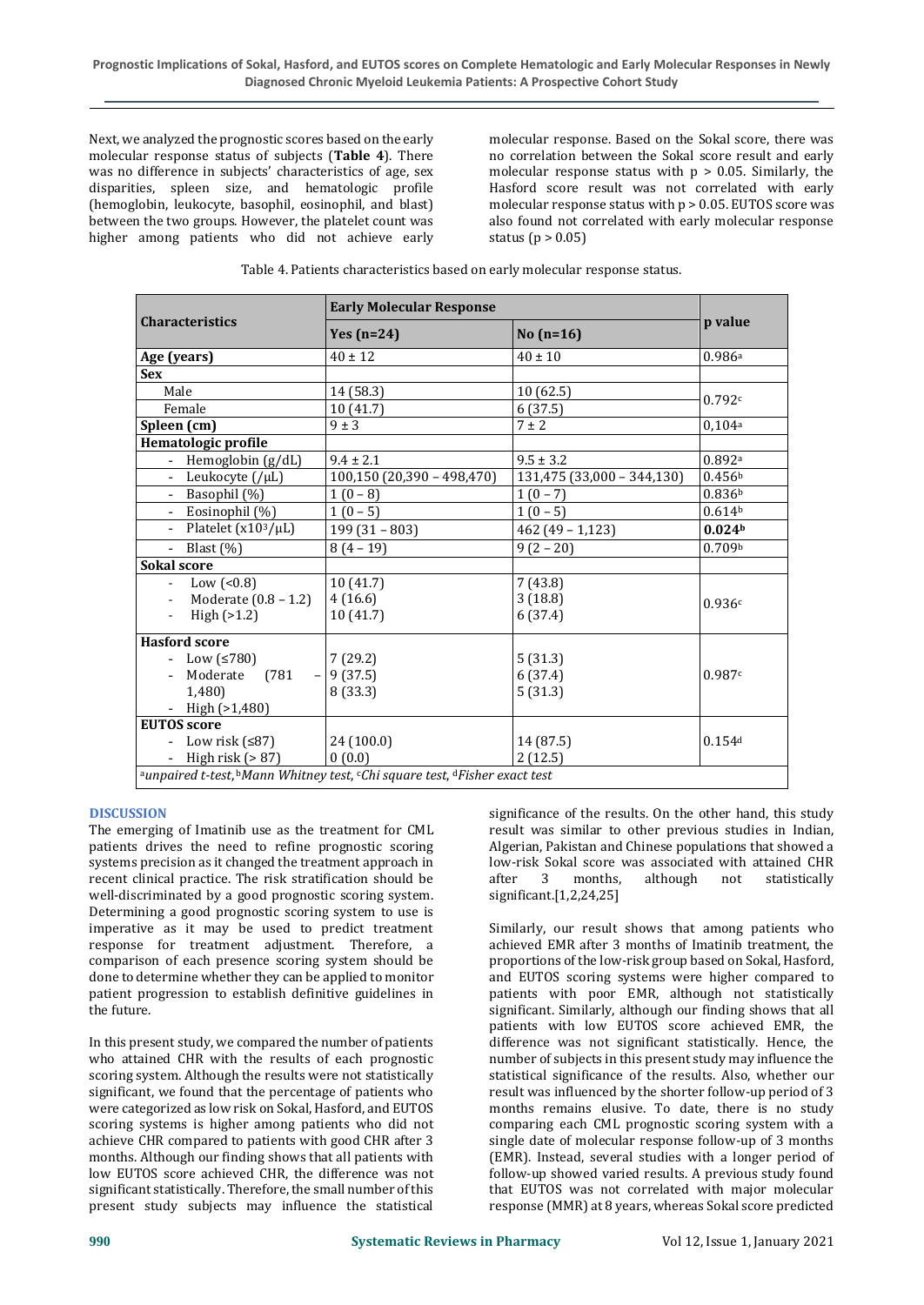**Prognostic Implications of Sokal, Hasford, and EUTOS scores on Complete Hematologic and Early Molecular Responses in Newly Diagnosed Chronic Myeloid Leukemia Patients: A Prospective Cohort Study** 

the MMR at 8 years.[6] In a study among the Poland population, the Hasford scoring system was correlated with long-term MMR with a median of the follow-up period of 47 months.[26] Similarly, a study of the South Korean population also found Sokal, Hasford, and EUTOS scoring systems were significantly correlated with MMR rate at 8 months.[7]

Nevertheless, the insignificant result of this present study findings may also demonstrate the efficacy of Imatinib as a CML treatment. A study by Dybko et al showed that the number of patients treated with second-generation TKI who attained MMR after 3 months was significantly higher within the low-risk Hasford group compared to the intermediate-risk group.[26] Also, CML patients underwent second-generation TKI were likely to attain 18 months MMR among patients who were categorized as low-risk in the Hasford scoring system.[27] There are multiple factors affecting the therapeutic response among CML patients. A previous multivariate analysis showed discontinuation of Imatinib treatment for 4 weeks was associated with poor cytogenetic outcome. In addition, a higher platelet count with a cut-off point of more than 450 x 103/μL was significantly associated with poor major cytogenetic outcome.[28] This may explain a higher platelet count among is found among patients with poor EMR in this study compared to good EMR (Table 4). Importantly, adequate evaluation of patient compliance who are on Imatinib treatment should be implemented. However, this study has several limitations. Relatively small sample size from a single center may influence the results of this present study. In addition, examiners' error on manual spleen size measurement and a wide range of treatment adherence variation among patients may also contribute to the poor therapeutic response.

## **CONCLUSION**

Determining a predictable prognostic scoring system to be used for CML patients is needed. In this study, we did not validate the efficacy of three most-used prognostic scoring systems to predict therapeutic response among CML patients receiving Imatinib treatment. However, the lowrisk prognostic score may result in better therapeutic responses. As study findings among different centers worldwide are still inconsistent, an international multicentered study to validate these prognostic scoring systems is imperative for future study.

### **CONFLICT OF INTEREST**

None

## **Author Contributions**

Conceptualization: IW, RMAR, LR, MHB; Data curation: IW, FAD; Formal analysis: FAD; Funding acquisition: LR; Investigation: IW, MHB; Methodology: IW, RMAR, LR, MHB; Project administration: IW; Resources; Software; Supervision: RMAR, LR, MHB; Validation; Visualization: FAD; Roles/Writing - original draft: IW, FAD; Writing review & editing: FAD, MHB

#### **REFERENCES**

1. M. Usman, N.N. Syed, G.N. Kakepoto, S.N. Adil, M. Khurshid, Chronic phase chronic myeloid leukemia: response of imatinib mesylate and significance of Sokal score, age and disease duration in predicting the hematological and cytogenetic response., J. Assoc.

Physicians India. 55 (2007) 103–107.

- 2. R.R. Ganta, S. Nasaka, V.G. Linga, S. Gundeti, L.S. Maddali, R.R. Digumarti, Effectiveness of Three Prognostic Scoring Systems in Predicting the Response and Outcome in Pediatric Chronic Myeloid Leukemia Chronic Phase on Frontline Imatinib., Indian J. Med. Paediatr. Oncol. Off. J. Indian Soc. Med. Paediatr. Oncol. 38 (2017) 282–286. https://doi.org/10.4103/ijmpo.ijmpo\_104\_16.
- 3. J.P. Radich, M.J. Mauro, Tyrosine Kinase Inhibitor Treatment for Newly Diagnosed Chronic Myeloid Leukemia., Hematol. Oncol. Clin. North Am. 31 (2017) 577–587.

https://doi.org/10.1016/j.hoc.2017.04.006.

- 4. M.W. Deininger, N.P. Shah, J.K. Altman, E. Berman, R. Bhatia, B. Bhatnagar, D.J. DeAngelo, J. Gotlib, G. Hobbs, L. Maness, M. Mead, L. Metheny, S. Mohan, J.O. Moore, K. Naqvi, V. Oehler, A.M. Pallera, M. Patnaik, K. Pratz, I. Pusic, M.G. Rose, B.D. Smith, D.S. Snyder, K.L. Sweet, M. Talpaz, J. Thompson, D.T. Yang, K.M. Gregory, H. Sundar, Chronic Myeloid Leukemia, Version 2.2021, NCCN Clinical Practice Guidelines in Oncology., J. Natl. Compr. Canc. Netw. 18 (2020) 1385–1415. https://doi.org/10.6004/jnccn.2020.0047.
- 5. M. Breccia, P. Finsinger, G. Loglisci, R. Latagliata, M. Mancini, A. Salaroli, A. Serrao, I. Zacheo, G. Alimena, The EUTOS score identifies chronic myeloid leukeamia patients with poor prognosis treated with imatinib first or second line., Leuk. Res. 36 (2012) e209-10.

https://doi.org/10.1016/j.leukres.2012.05.011.

- 6. D. Marin, A.R. Ibrahim, J.M. Goldman, European Treatment and Outcome Study (EUTOS) score for chronic myeloid leukemia still requires more confirmation., J. Clin. Oncol. Off. J. Am. Soc. Clin. Oncol. 29 (2011) 3944–3945. https://doi.org/10.1200/JCO.2011.37.6962.
- 7. S.-A. Yahng, E.-J. Jang, S.-Y. Choi, S.-E. Lee, S.-H. Kim, D.- W. Kim, Prognostic discrimination for early chronic phase chronic myeloid leukemia in imatinib era: comparison of Sokal, Euro, and EUTOS scores in Korean population., Int. J. Hematol. 100 (2014) 132– 140. https://doi.org/10.1007/s12185-014-1600-4.
- 8. Z. Tao, B. Liu, Y. Zhao, Y. Wang, R. Zhang, M. Han, L. Zhang, C. Li, K. Ru, Y. Mi, J. Wang, EUTOS score predicts survival and cytogenetic response in patients with chronic phase chronic myeloid leukemia treated with first-line imatinib., Leuk. Res. 38 (2014) 1030–1035. https://doi.org/10.1016/j.leukres.2014.06.006.
- 9. S. Chhikara, S. Sazawal, K. Singh, R. Chaubey, H. Pati, S. Tyagi, M. Mahapatra, R. Saxena, Comparative analysis of the Sokal, Euro and European Treatment and Outcome Study score in prognostication of Indian chronic myeloid leukemia-chronic phase patients on imatinib., South Asian J. Cancer. 7 (2018) 258–262. https://doi.org/10.4103/sajc.sajc\_244\_17.
- 10. G. Feng, J. Wang, Y. Jiang, Y. Li, M. Ding, N. Wang, X. Wang, [Clinical significance of Sokal, Hasford and EUTOS prognostic scoring systems in chronic myeloid leukemia]., Zhonghua Xue Ye Xue Za Zhi. 35 (2014) 743–746. https://doi.org/10.3760/cma.j.issn.0253- 2727.2014.08.017.
- 11. E. Yamamoto, S. Fujisawa, M. Hagihara, M. Tanaka, K. Fujimaki, K. Kishimoto, C. Hashimoto, M. Itabashi, D. Ishibashi, Y. Nakajima, T. Tachibana, R. Kawasaki, H. Kuwabara, H. Koharazawa, E. Yamazaki, N. Tomita, R.